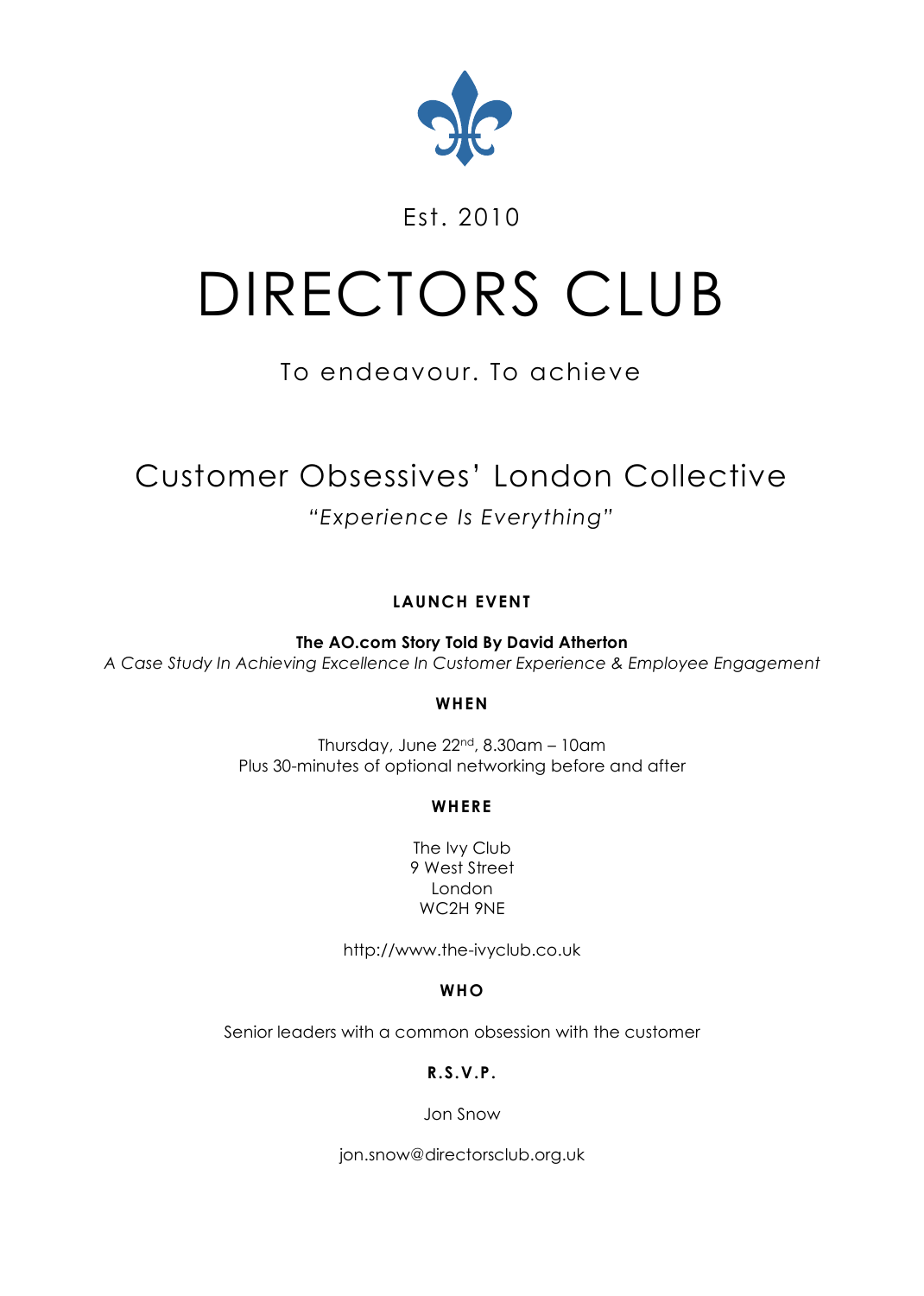

## **INVITATION**

You are cordially invited to attend the first gathering of the **Customer Obsessives' London Collective™**, in association with the Directors' Club United Kingdom.

**Date:** Thursday, June 22nd

**Time:** 8.30am – 10am, plus 30-minutes of optional networking before and after

**Venue:** The Ivy Club in London's Soho (http://www.the-ivyclub.co.uk)

**Guest Speaker:** The AO.com Story Told By David Atherton: A Case Study In Achieving Excellence In Customer Experience & Employee Engagement

**Who:** This Breakfast & Briefing will see a gathering of the UK's customer-centric leaders from across the business verticals

There is **no charge**; you are invited as our guest.

Attached is the formal invitation PDF.

#### **R.S.V.P.**

If you'd like to accept this invitation, email jon.snow@directorsclub.org.uk. You may invite a senior colleague to accompany you; please confirm their attendance at the same time as your own.

We have limited capacity; please confirm your attendance ASAP to avoid disappointment.

#### **BRIEFING OVERVIEW**

**David Atherton** is the Director of Customer Experience at **AO.com** with over 20 years' experience in the service sector. David is responsible for AO customer strategy and contact centre operations.

AO.com is the UK's leading online electrical retailer and with its market leading delivery proposition and revered customer service, is on a mission to become the best in Europe.

AO.com started life 17 years ago after the Founder had a £1 bet with a friend that he wouldn't quit his job and start the business. Move forward to 2017 and AO.com are on a rapid growth curve with the mission of being the best electrical retailer in Europe.

AO.com is at the forefront of Customer Experience. Find out how AO.com focus on delivering exceptional service to their customers, from how they approach customer experience to how they engage their people.

Following the case study presentation, Jon Snow will host a 30-minute Q&A session, inviting the audience to ask the questions.

#### **BREAKFAST**

Throughout the event you'll be served tea, coffee, juices and the Ivy Club's signature breakfast canapés.

#### **SPONSOR**

This launch event is supported by Genesys, helping companies create exceptional experiences for lasting relationships. See http://www.genesys.com/uk/about.